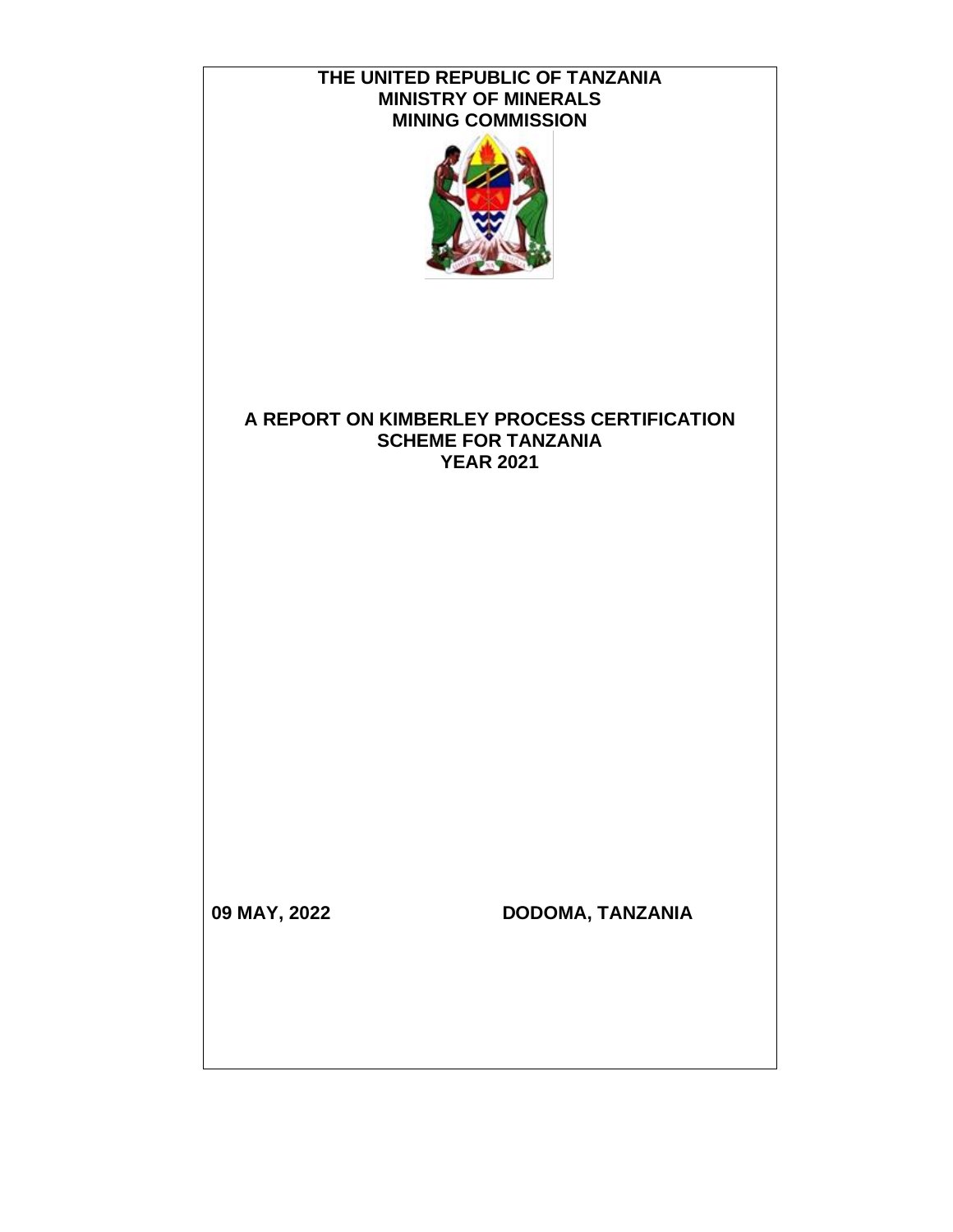# Contents

| 5. SYSTEM OF INTERNAL CONTROLS AND INDUSTRY SELF-REGULATION  5  |  |
|-----------------------------------------------------------------|--|
|                                                                 |  |
|                                                                 |  |
| 8. INFRINGEMENTS AND COOPERATION WITH RESPECT TO ENFORCEMENT  7 |  |
|                                                                 |  |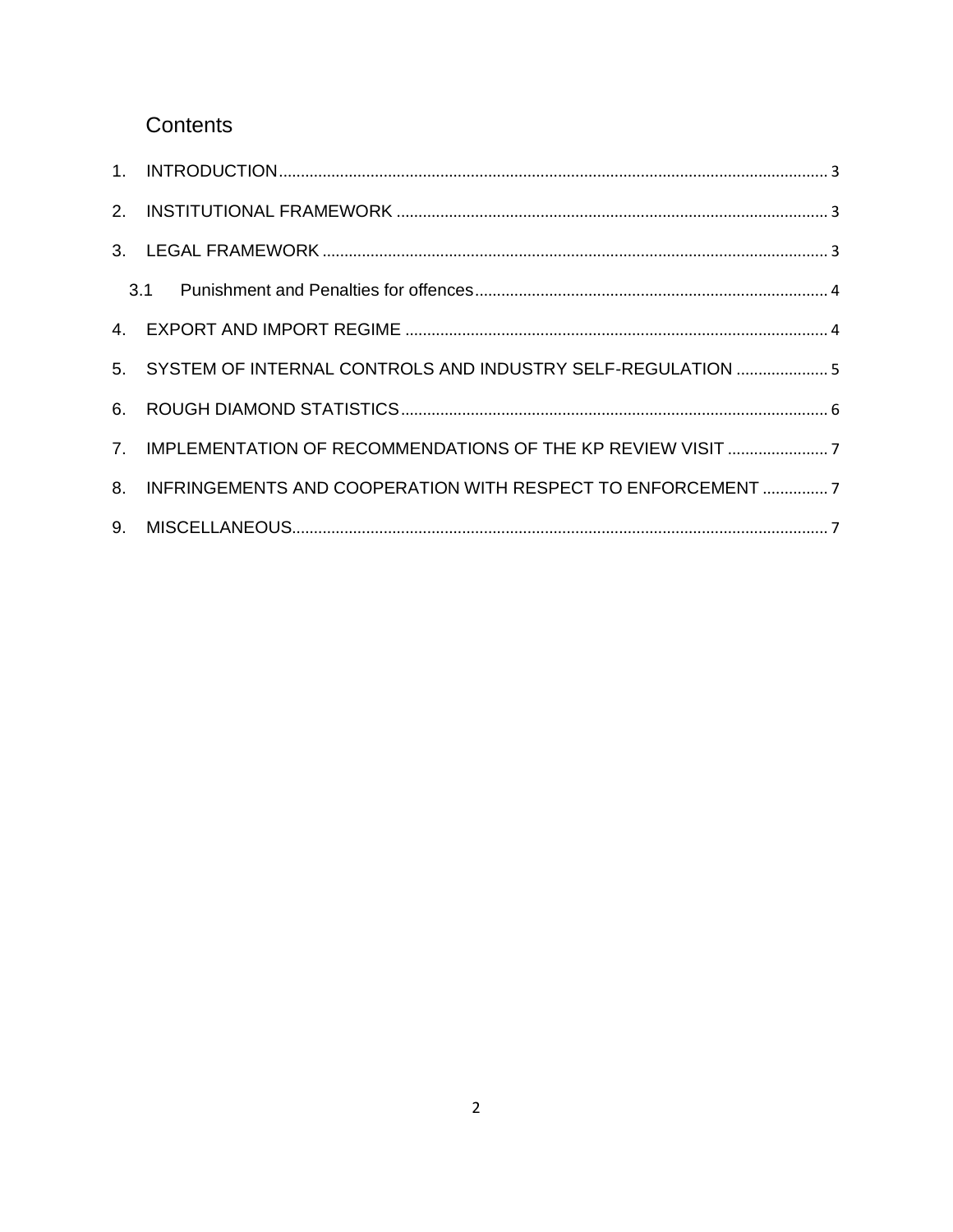# <span id="page-2-0"></span>**A. INTRODUCTION**

Tanzania has continued to monitor and control diamond production and trading to make sure that the Kimberley Process Certification Scheme (KPCS) principles and procedures are followed properly for the country to remain compliant.

Pursuant to the Administrative Decision (AD) on Procedures for Respecting confidentiality within the Kimberley Process (KP) adopted in November, 2010 and the AD on KPCS Peer Review System (as revised in 2019), Tanzania does not wish to identify any statement or element of this report as "KP ONLY". Thus, Tanzania requests that this report be published on the public-facing portion of the KP website.

# <span id="page-2-1"></span>**B. INSTITUTIONAL FRAMEWORK**

The Kimberley Process Office situated in the Mining Commission, which is responsible for the implementation of KPCS activities, import and export of rough diamond; the office is under the authority of the Executive Secretary. The Mining Commission is working closely with the Tanzania Revenue Authority's Customs Department, Tanzania Intelligence and Security Service and the Police Force for strengthening our internal control. The Kimberley Process Office forms a part of the Mineral Audit and Trade Department which is under the Director for Mineral Audit and Trade who is assisting the Executive Secretary in administering the KPCS activities.

The Mining Commission is an Institution within the Ministry of Minerals. The Mining Commission offices are located in Dodoma region, P.O. Box 2292, DODOMA - TANZANIA and can be contacted through Telephone No.: +255 26 2320051, Facsimile: +255 26 2322282, and E-mail: [tanzaniakpcs@tumemadini.go.tz.](mailto:tanzaniakpcs@tumemadini.go.tz) Eng. Yahya I. Samamba (Acting Executive Secretary) is a contact person at the Mining Commission assisted by Eng. Cuthbert Nkhangaa who is currently a focal point.

## <span id="page-2-2"></span>**C. LEGAL FRAMEWORK**

Tanzania has reformed its legal framework and fiscal regime to make a conducive environment for the Mining Sector. The reforms have resulted into an improved administration of the Sector and increased efficiency in monitoring and controlling minerals production and trading.

The Mining Act, 2010 and The Mining (Diamond Trading) Regulations of 2003 have been amended to allow for monitoring of all mining and trading activities of all minerals. The amendments of the Mining Act, 2010 done through the Written Laws (Miscellaneous Amendments) Act, 2017 and The Mining (Diamond Trading) Regulations of 2003 done through the Mining (Diamond Trading) Regulations, 2019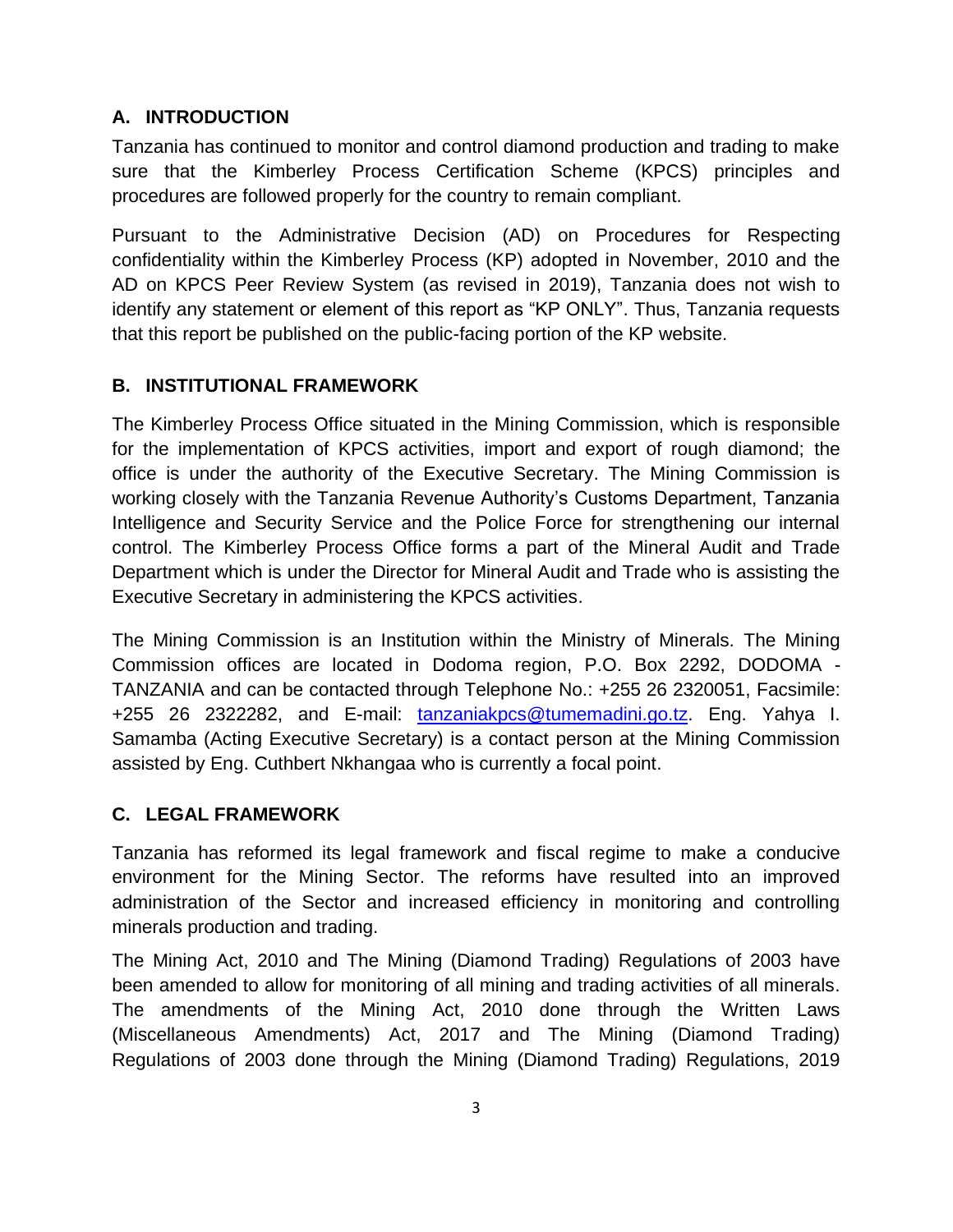focus at among others, the development of Artisanal and Small-Scale Mining in Tanzania through formalization and provision of technical support.

## **C.1 Punishment and Penalties for offences**

<span id="page-3-0"></span>Any person who contravenes any of the provision in Diamond trading regulation commits an offence and liable:

- a. In case of an individual to imprisonment for a term not exceeding three years or to a fine not exceeding US dollar twenty thousand (US\$ 20,000) or to both.
- b. In case of body corporate, to a fine not exceeding US dollar one hundred thousand (US\$ 100,000)
- c. Cancelation of his license and permanently be disqualified from prospecting, mining or dealing in diamond and any other minerals.
- d. Any rough diamonds obtained contrary to the provisions of Diamond trading regulations shall be forfeited in addition to other penalties.

# <span id="page-3-1"></span>**D. IMPORT AND EXPORT REGIME**

Before the issuance of Kimberley Process Certificate, the exporter of rough diamonds must submit a valid Dealer's license/Mining license which allows him to export minerals outside Tanzania. The Dealer's license indicates full address, type of minerals, the premises and signature of Executive Secretary or a person authorized to sign. The exporter fills the application form which indicates license type, license number, weight, value, source of diamonds to confirm that diamonds are conflict free, place of export and declaration of exporter by putting his signature, name and qualification to apply for a certificate and pays to the government **USD 100** as an application fee for Kimberley Process certificate. Post to the valuation process, the exporter is required to pay royalty (**6%** of a value) and inspection and clearance fee (**1%** of value) to the Government.

In 2021, Tanzania did not import any rough diamonds parcel from other participants. On the other hand; United Arab Emirates, India and U.S.A were the leading importers from Tanzania with 46, 8 and 6 certificate counts respectively (Fig. 1)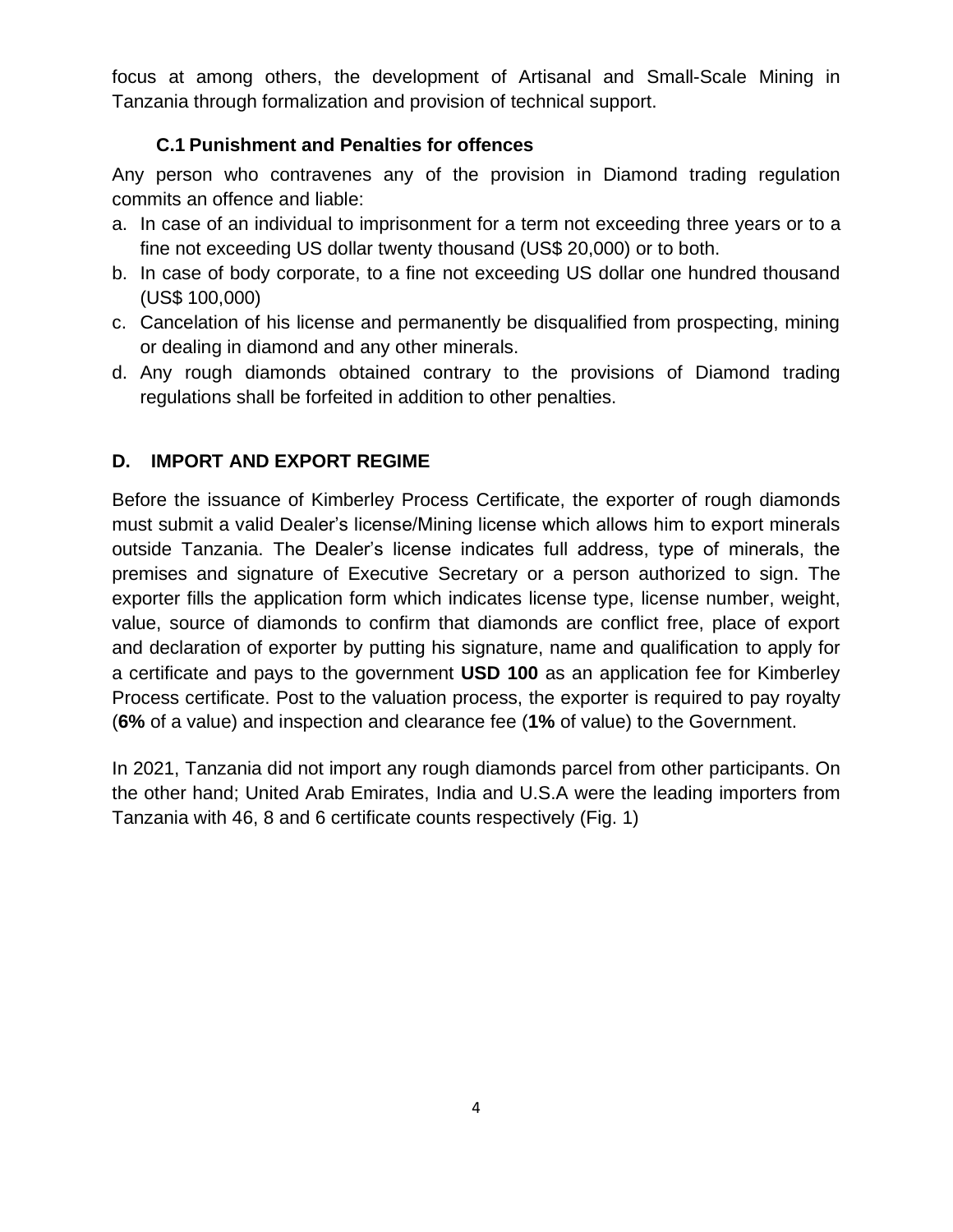

Fig.1: Number of KPC Issued per country and Percentage

In 2021, Tanzania issued a total of 69 Kimberley Process Certificates; an increase of 5 certificates compared to 64 certificates which were issued in 2020.

All import and export records are stored in a computerized excel sheets indicating the name of exporter and importer, KPC number, issuing date, carat weight, value, inspection and clearing fee and the royalty paid to the government.

#### <span id="page-4-0"></span>**E. SYSTEM OF INTERNAL CONTROLS AND INDUSTRY SELF-REGULATION**

The Written Laws (Miscellaneous Amendments) Act, 2017 and The Mining Regulations, 2018 emphasize the control and monitoring of diamond production, import and export. The legislature has improved monitoring in the sense of record keeping and control of diamond trading.

For strengthening internal controls, training for Small Scale miners, Mineral Brokers and Dealers were conducted in places where Diamond is being mined. The inspection of Large-Scale Mines, Small-Scale Mines and Dealers were also conducted to ensure compliance. The Mining Commission still cooperates with other government organs and authorities to manage trafficking of diamonds resulting from conflicts.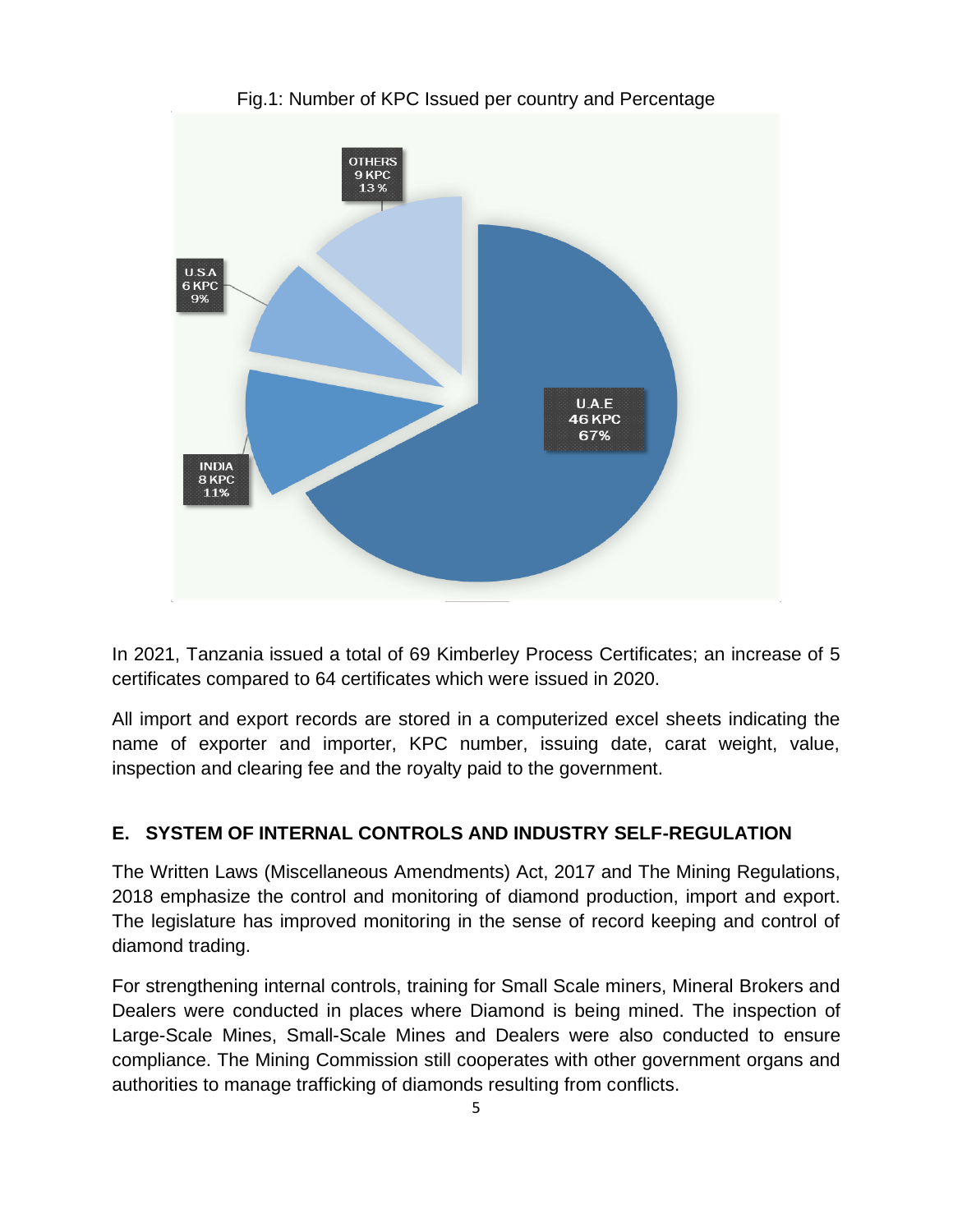According to the Mining Act, 2010 and its amendments of 2017; it is prohibited to possess any mineral including rough diamond unless one has acquired a Mining Licence, Dealer Licence and/or Broker Licence. The Mining Commission keeps a computerized database for all holders of diamond Mining Licences, Dealer Licences and Broker Licences. Tanzania continues to communicate electronically with other KP participants through official email address and do reconciliation to other trading partners.

The licensed dealers who acquire rough diamonds from the mines or brokers come to the KPCS office for valuation and issuance of KPC, pay application fee, inspection and clearing fee and royalty to the government through the bank. The government collects the cash through its accounts. Tanzania was able to receive back most of its KP Certificates Import Confirmation Slips from its major trading partners.

For strengthening our internal controls and effective collection of production and export statistics, we have established 42 Mineral Markets and 76 buying centers all over the country. This has enabled the government to monitor and control illegal mineral trading and smuggling including diamond.

## <span id="page-5-0"></span>**F. ROUGH DIAMOND STATISTICS**

Tanzania submitted and published a complete statistical data to the KPCS website for the year 2021. According to the data submitted Tanzania has not traded with any nonparticipant. In 2021, Tanzania produced and exported a total of **47197.17 Carats** of rough diamonds valued at **24,198,874.08 USD** from Large and Small-Scale producers (Table 1).

| <b>COUNTRY</b>                  | <b>WEIGHT(CARATS)</b> | <b>VALUE(USD)</b> |  |
|---------------------------------|-----------------------|-------------------|--|
| Belgium                         | 26,626.53             | 20,233,234.15     |  |
| <b>United Arab Emirates</b>     | 18,272.24             | 3,400,419.99      |  |
| India                           | 1,926.48              | 202,363.84        |  |
| <b>United States of America</b> | 260.85                | 304,988.44        |  |
| European Union                  | 35.19                 | 6,712.41          |  |
| Turkey                          | 20.8                  | 9,360.00          |  |
| <b>Russian Federation</b>       | 19.51                 | 14,875.68         |  |
| Switzerland                     | 18.73                 | 6,344.22          |  |
| Israel                          | 13.82                 | 19,563.62         |  |
| China                           | 3.02                  | 1,011.73          |  |
| <b>TOTAL</b>                    | 47,197.17             | 24,198,874.08     |  |

|  | <b>Table 1. ROUGH DIAMONDS EXPORTS FOR 2021</b> |  |  |  |
|--|-------------------------------------------------|--|--|--|
|--|-------------------------------------------------|--|--|--|

The exported weight in 2021 has decreased by **67.93%** as compared to 2020 export volume. This was mainly due to suspension of mining operations at the major Diamond Mine in Tanzania called Williamson Diamond Limited (WDL) due to the impact of